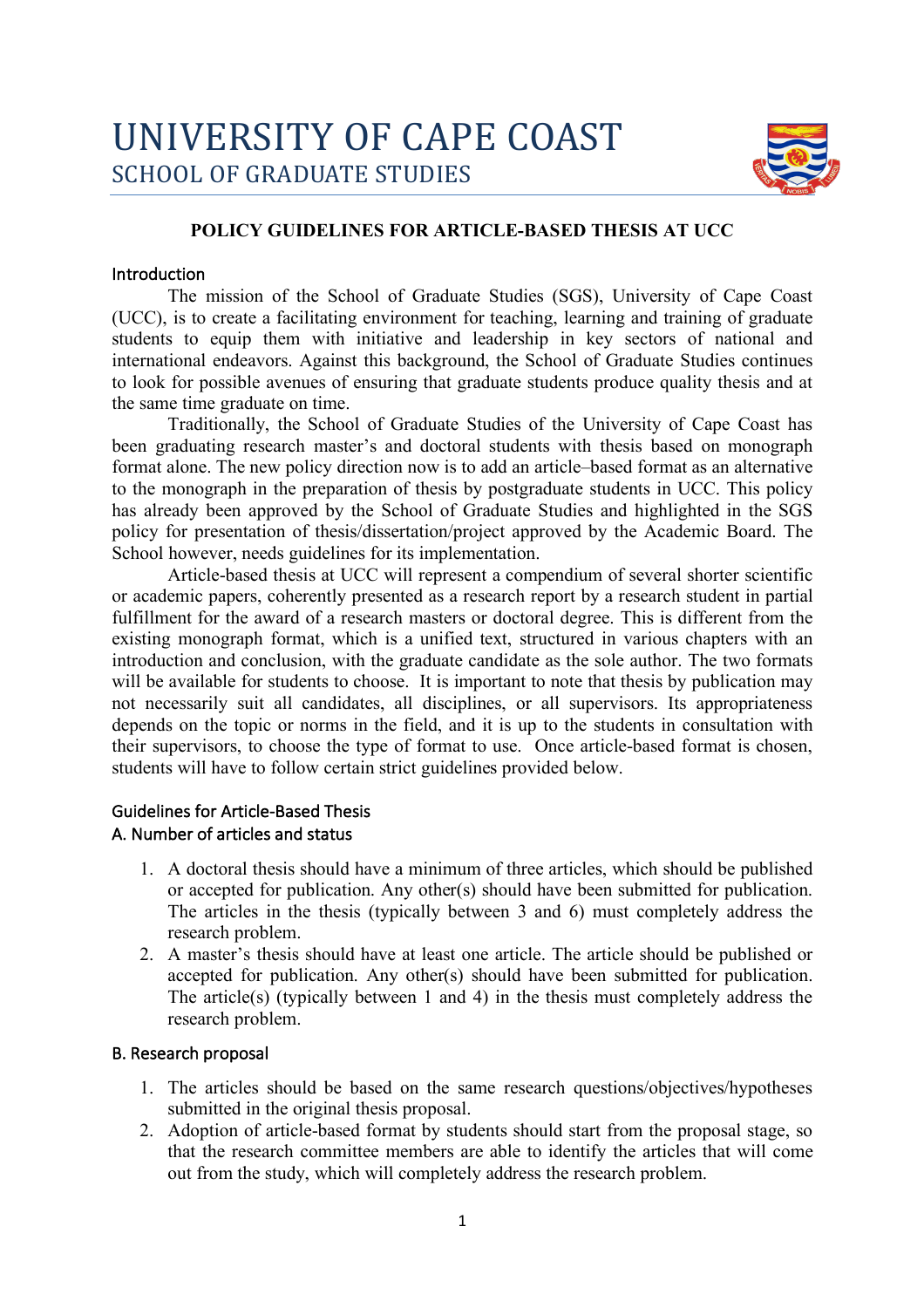3. A proposal for article-based thesis should include: copies of any completed articles whether published or not; an outline of any articles in progress; a list of proposed journals; and a timeline for completion of the work.

# C. Journals/Copyright

- 1. Journals to which articles are submitted must be the responsibility of the Departments, subject to approval by the Board of Graduate Studies. This is important to ensure that articles included in the thesis are of high quality and from credible sources.
- 2. The student must obtain copyright permission from journal publishers to be added as appendix in the thesis.

## D. Authorship

- 1. Where multiple-authors are involved, the student must be the primary author of the articles.
- 2. In co-authored articles, students must indicate clearly the contributions of the coauthor(s) to the article. The role of co-author(s) must be presented and approved by the Graduate Committee in the Department. Any change of co-authorship must be approved by the Committee.
- 3. If an article is rejected by a Journal during the thesis process, the student may submit it to another Journal approved by the Department. Any changes must be approved by the Department Graduate Committee. Co-authorship will not be changed for a revised and resubmitted paper.
- 4. If an article is rejected by a Journal after the successful completion and defence of the thesis, co-authorship decisions that were initially made will no longer be in effect. Submission to a new Journal is at the discretion of the student.
- 5. Multiple-authored articles cannot be used in more than one thesis. For students who have worked collaboratively on projects, it may be preferable for such students to use the traditional format thesis, to demonstrate individual contributions.

## E. Format/Writing style

Normally, manuscripts for publication in journals do not require the detail specifications for thesis. Thus, in adopting this format, the thesis must be organized along the following lines to meet the requirements of the SGS.

1. The thesis must have the **preliminaries or front matter** as specified in the SGS manual on guidelines for preparing and presenting project work, dissertation, and thesis. For article-based thesis the **Abstract,** that synthesizes all the articles, should be followed by **List of Publications by Candidate,** whether published, in press (accepted for publication), or submitted (under review).

## 2. CHAPTER ONE: INTRODUCTION

This introductory chapter should function as the cord that weaves the various articles together, their collective meaning and combined contribution to the field. It should include:

- a. Background to the Study.
- b. Statement of the Problem.
- c. Research Questions/Objectives/Hypothesis/Assumptions (as applicable).
- d. Significance of the Study.
- e. Delimitations and Limitations.
- f. Definition of Terms.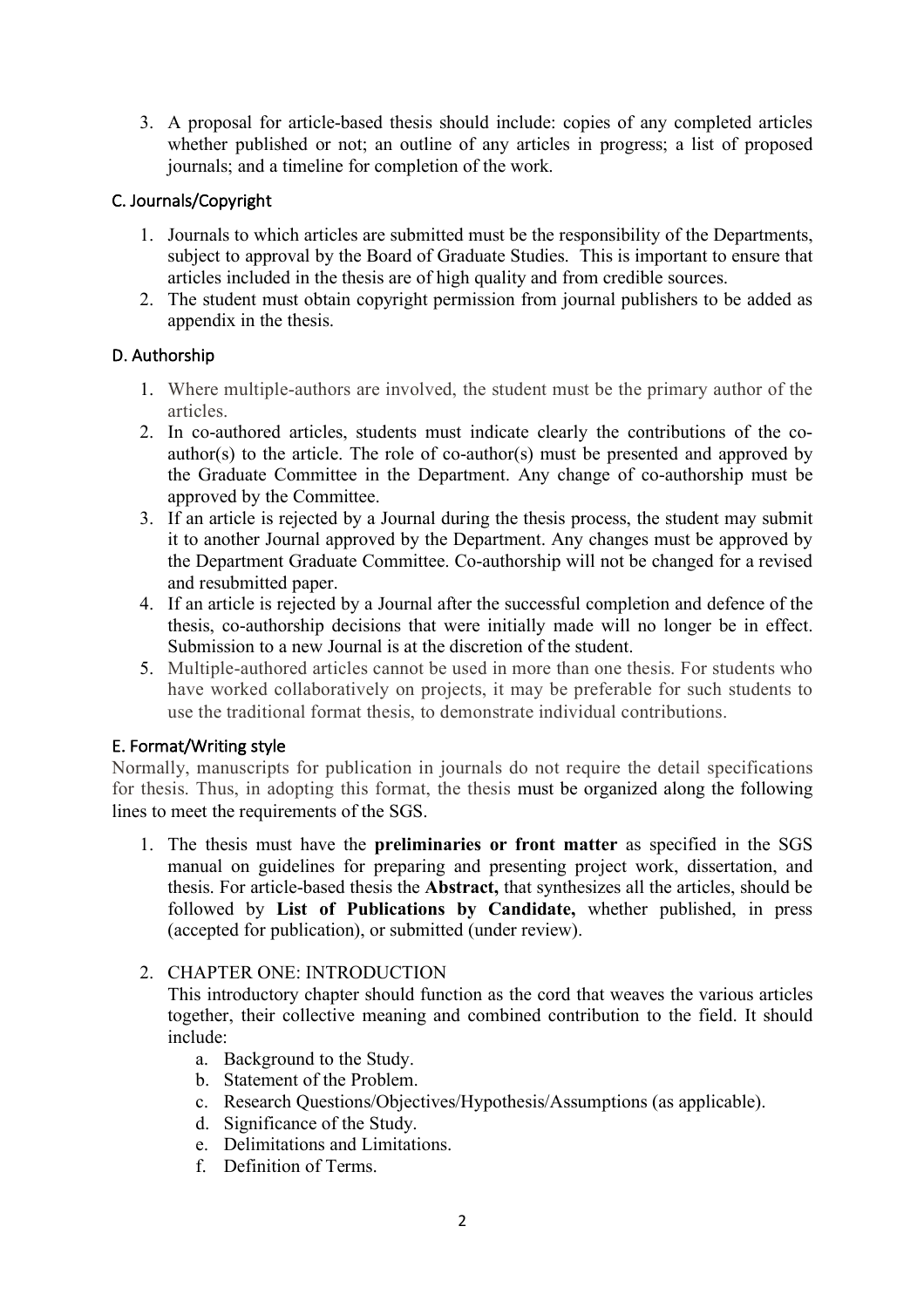- g. General Methodology (including the Study Area)
- h. Linkage of Articles/Scientific Papers
- i. Organisation of the Study

# 3. CHAPTER TWO: LITERATURE REVIEW

Overview of important literature/Theoretical foundation(s)

# 4. CHAPTER THREE: TITLE FOR ARTICLE 1

Each article should be presented as a chapter. The first page of the chapter must have: the chapter title; the name of the authors as ordered by the journal; the name of the journal that has published or accepted the article for publication; the year, volume and issue of publication, if available.

The first sub-section of the Chapter is the "*Statement of Contributions of Joint Authorship*" if the article is co-authored (see Sample A).

All the 'article chapters' must be connected to show a logical progression from one chapter to the next, so that the completed thesis functions as an integrated whole.

- 5. CHAPTER 'X': SUMMARY, CONCLUSIONS AND RECOMMENDATIONS The concluding chapter should summarize the thesis - main findings with some discussion and limitations, major conclusions and recommendations.
- 6. The thesis must have a **back matter or end matter** to include CONSOLIDATED REFERENCES and APPENDICES as specified by the SGS.

The final copy of the thesis should be formatted and bound as per the guidelines for presenting thesis by the SGS. *This will require that all previously published materials (articles) must be reformatted in line with the thesis requirements of the SGS.*

*Note*: The writing format as provided is a general guideline for all Schools/Faculties. However, any School/Faculty that needs a unique writing format within the approved policy framework should submit a proposal for consideration by the SGS Board.

## F. Examination and Defence of Article-based Thesis

- 1. It is the University that sets the standard by which theses are examined. Thus, articlebased thesis with published papers does not necessarily mean that it meets examination standards. There shall be internal examination of the thesis with equal rigour as part of the viva voce process where the examining panel will evaluate and determine the overall grade for the thesis and the viva voce.
- 2. The examiners may request major or minor changes to any part of the thesis regardless of whether it has been published or not.
- 3. For a master's thesis, the examining panel for the viva voce will comprise:
	- a. The Head of Department as Chairperson
	- b. An expert from a Cognate Department within the University and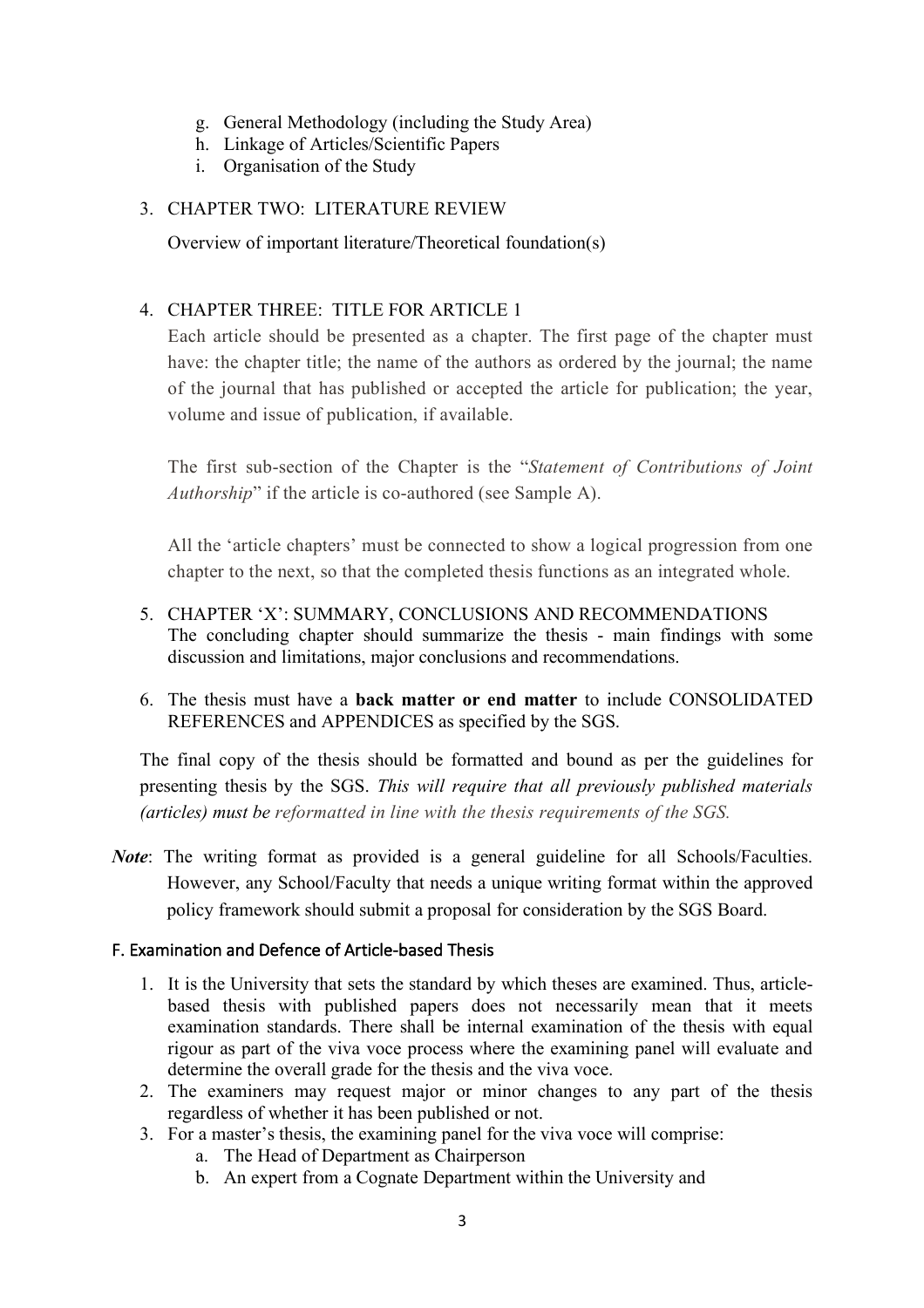- c. The supervisor(s)
- 4. For doctoral thesis, the examining panel for the viva voce will comprise:
	- a. The Dean of the SGS or the representative as Chairperson
	- b. The Head of Department
	- c. An expert from a Cognate Department within the University and
	- d. The supervisor(s)
- 5. It is not a guarantee that article-based thesis will automatically be acceptable by a panel of examiners for a degree without passing a defense (viva voce). Where a candidate fails a viva voce the SGS policy on failing a viva voce will apply.

## G. Advantages of Article-Based Thesis

The goal for the SGS in introducing articles-based thesis format is to encourage publication of research of high standards in a timely manner by students (with supervisors) to improve students completion rate and UCC institutional image. Specifically, the adoption of article-based thesis format has the following advantages:

- 1. Cultivation of publication habits in the student
- 2. Candidate and supervisor (s) receive at an early stage, external feedback from independent reviewers on the research.
- 3. Candidate becomes aware of how the research is progressing by means of publication. This will serve as motivation to pursue further for early completion.
- 4. Rapid dissemination of research outcomes to a wider audience compared to thesis by monograph. This invariably will improve the visibility of UCC graduates, supervisors and the University.

# **RELATED POLICY PROPOSALS**

## **Review of Number Supervisors for Thesis**

One key thrust in the strategic plan of the SGS for the past four years has been to increase graduate students enrolment (especially, research students) to 20% of total University enrolment. Unfortunately, the enrolment for postgraduate students of about 7 percent for the period and the percentage is far lower for research students. The indication is that we are not close to achieving our target of 20%, to even think of meeting the National Council of Higher Education (NCTE) norm of 25%.

A major reason for this low enrolment situation that has always come up is the overloading of supervisors with too many students to supervise amidst their other teaching responsibilities. As such, the availability of supervisors has been a major criterion for the selection of students for research programmes. Consequently, only few qualified students are admitted in research programmes by some Departments. To improve the situation for higher enrolment, the SGS proposed to the University Appointment and Promotion Board, the need to link postretirement appointment of senior academics to postgraduate supervision to free their hands to allow for higher enrolment of research student. The policy was approved by the University but, we are yet to realize the benefits.

To further improve the situation towards achieving the goal of the SGS and the national norm, the SGS through the Academic Board of the University of Cape Coast has revised the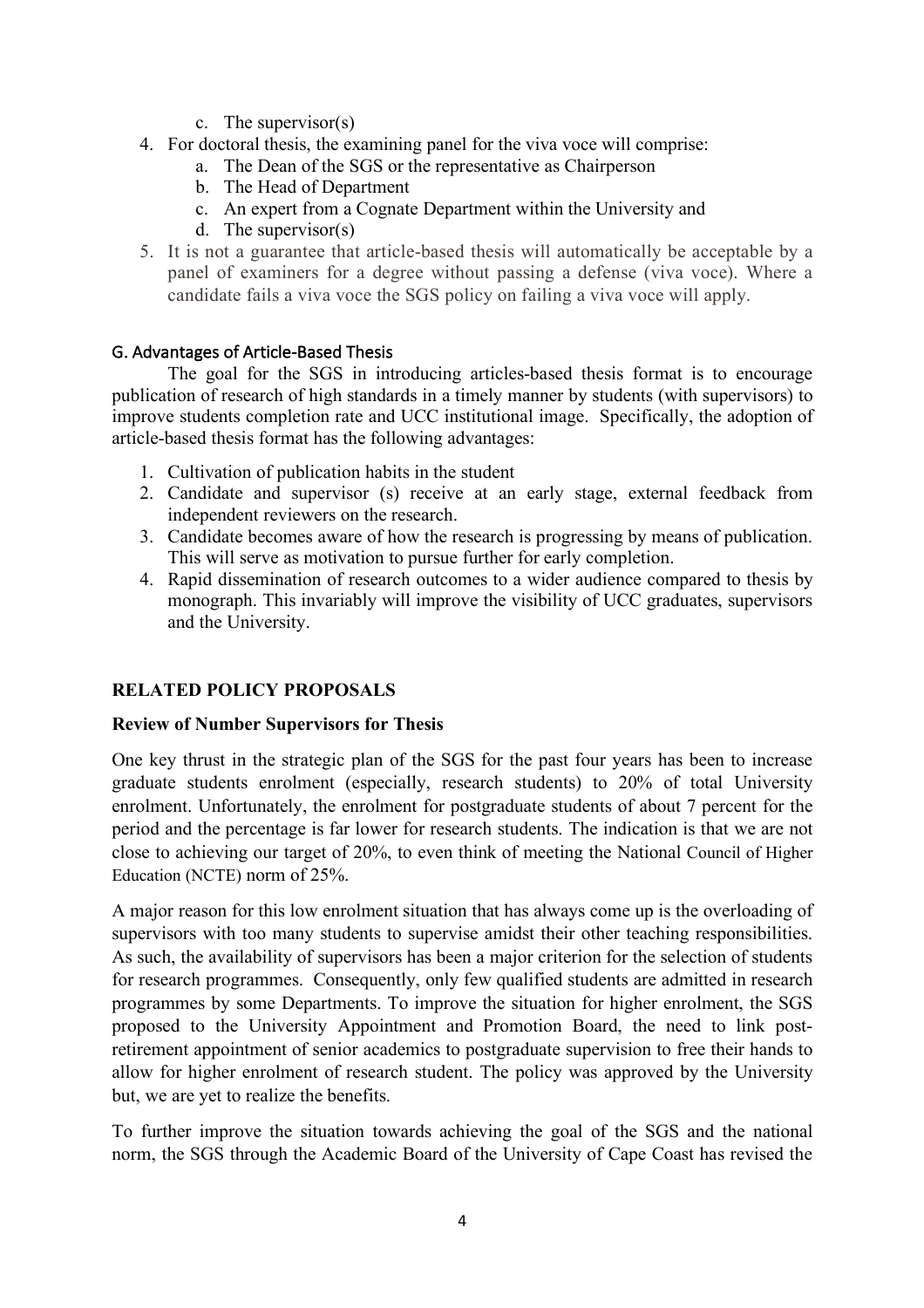number of supervisors for research students based on current trends in postgraduate administration locally and internationally:

1. A **research master's candidate** will be assigned **one supervisor** of at least, Senior Lecturer rank, who will be solely responsible for the supervision of the thesis. This is a shift from the traditional two-supervisor system (principal and cop-supervisor). To ensure inputs from other senior members which could be an issue, Heads of Department will have to follow the SGS mandatory requirement of orgnising research seminars including proposal defense for research students in the Departments.

The one supervisor approach for master's thesis, which is not new (locally and internationally), is necessary because of the large number of students that must be efficiently and effectively managed on the basis that:

- a. It will be more effective to hold an individual supervisor responsible and demand accountability than the current practice.
- b. It will eliminate any "principal and o-supervisor" conflicts in supervision that sometimes delay students' completion of thesis.
- c. It will reduce the cost of supervision and its implications for high students' fees.
- 2. **A PhD candidate** will be assigned a **three-member supervisory team** made up of a principal supervisor, co-supervisor and cognate supervisor. In each case, the principal and cognate supervisors should hold a PhD and be of Professorial or Senior Lecturer rank. The co-supervisor should also be a PhD holder and at least a confirmed Lecturer as per the SGS policy. A supervisory team can be allocated a number of PhD candidates at a time with varying roles (principal/co-supervisor).

The role of the cognate supervisor is essentially (but not limited to) possible arbitration for effective management of the research process. The principal supervisor will have to ensure there are at least two meetings each semester by the supervisory team with the student to evaluate progress of work. These meetings are besides the regular meetings the student would have with the principal and co-supervisor on technical issues. Departments/Faculties/Schools should develop monitoring/compliance systems (e.g. progress reporting) to ensure effective supervision.

The cognate supervisor becomes the cognate member on the examining panel for viva voce. As part of his/her role, the cognate supervisor will check that suggestions from the examining panel at the viva voce have been considered by the student before the thesis is submitted through the appropriate channel to the SGS.

This approach has the potential of creating collaborative multi-disciplinary teams (within and across departments) with inherent monitoring mechanism for effective supervision of PhD students. Again, this is not new, and if we are to respond to local and international demands, UCC must align with positive trends.